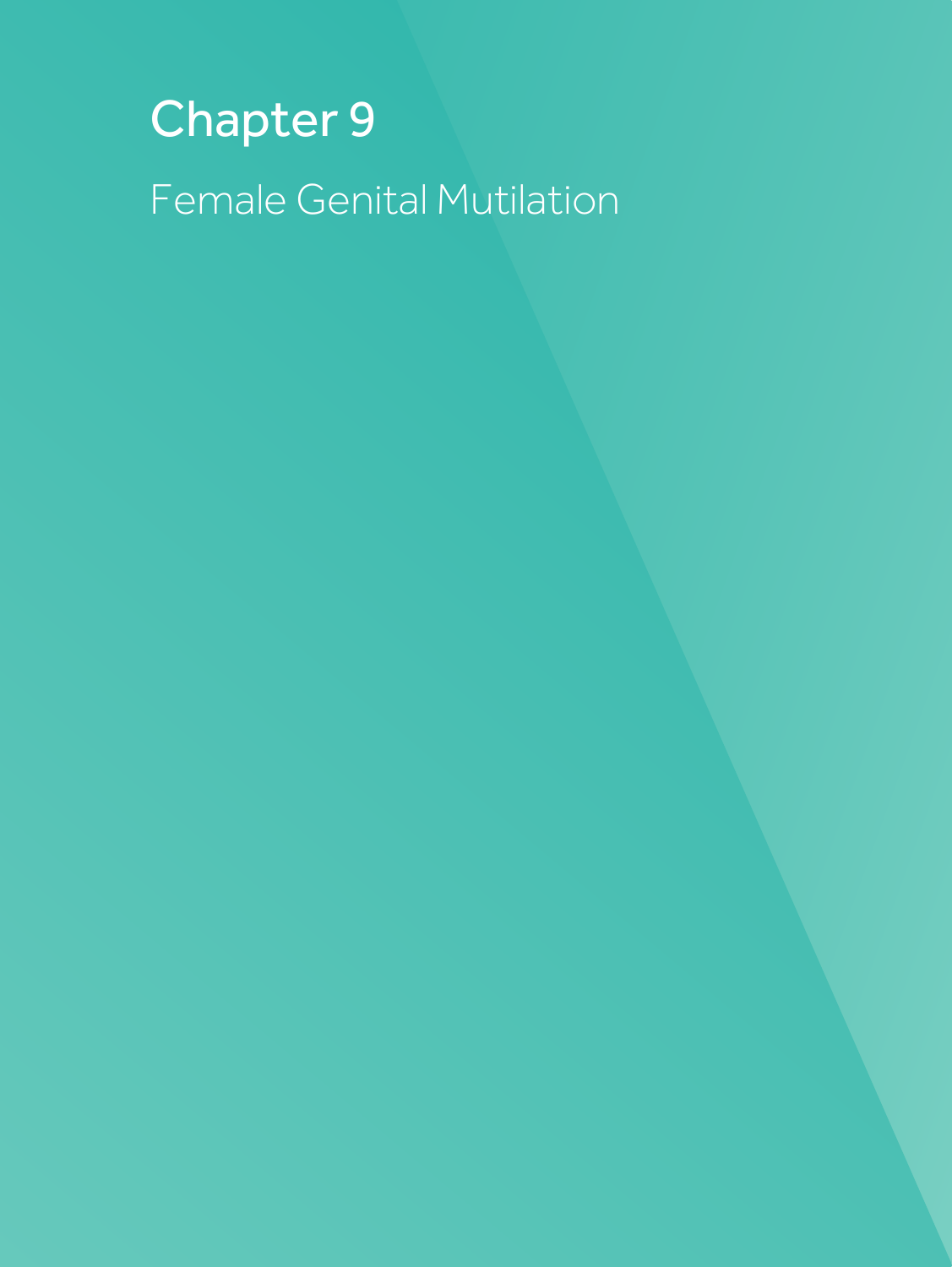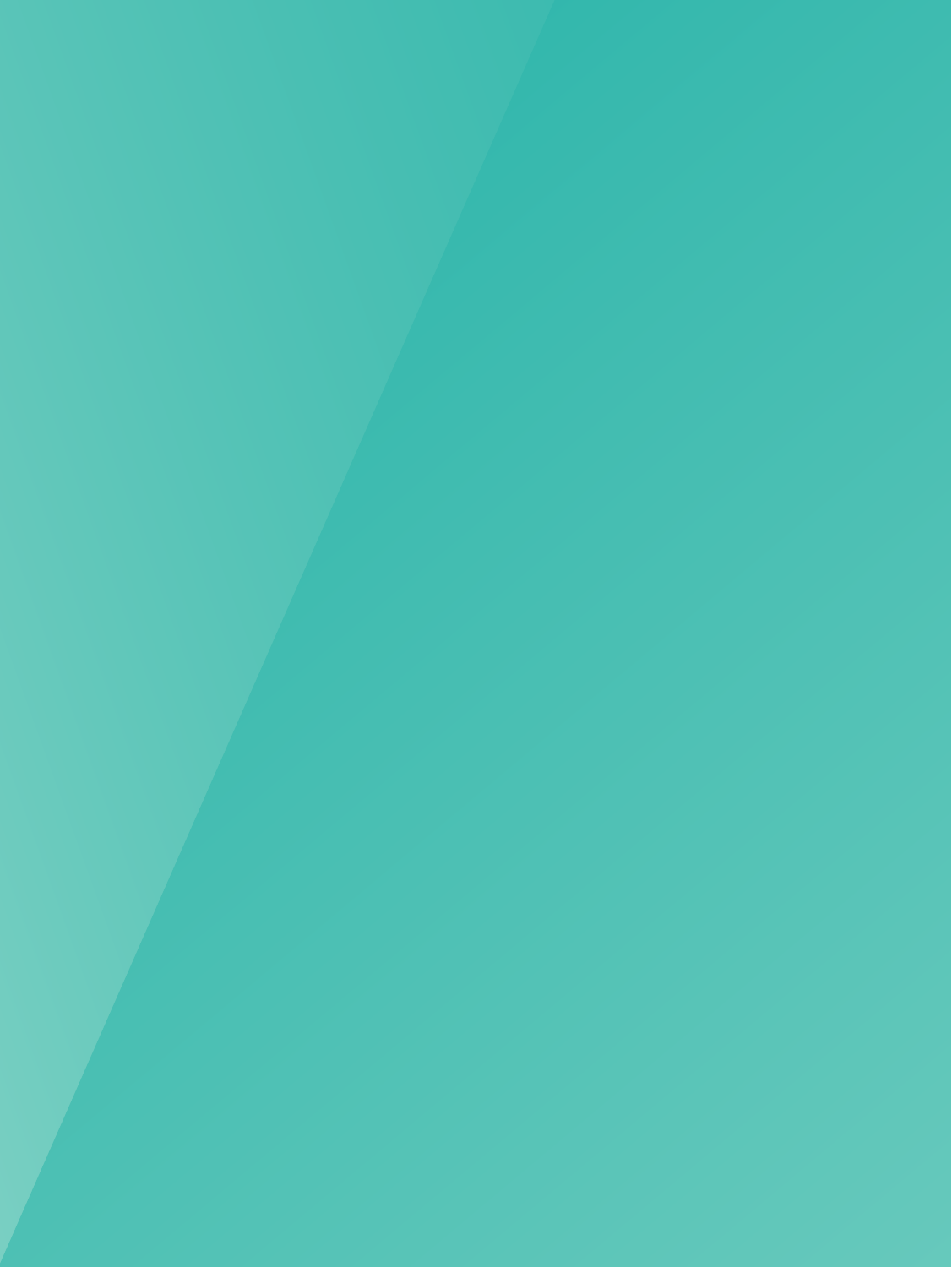# Chapter 9 Female Genital Mutilation

**Female genital mutilation/cutting:** "Cutting healthy genital tissue."



Joan Bett v Republic [2017] HC

# Principle or Rule Established by the Court's Decision

A person who owns premises in which FGM occurs may be guilty of knowingly allowing their premises to be used for FGM even if they are not physically present in the premises when the FGM took place.

# Judge: Mumbi Ngugi

| <b>Decision</b>                     | Court/       | Date & case          | VAWG          |
|-------------------------------------|--------------|----------------------|---------------|
|                                     | jurisdiction | reference (citation) | incident type |
| <b>Appeal dismissed; conviction</b> | High Court   | Criminal Appeal      | <b>FGM</b>    |
| and sentence upheld                 | (Kenya)      | No. 10 of 2017       |               |

# Case Summary

The appellant was found guilty of knowingly allowing premises to be used for the purpose of performing FGM. She was sentenced to pay a fine of KSh 200,000 and in default to serve three years of imprisonment. Dissatisfied with both the conviction and sentence, she filed an appeal.

The following grounds for appeal arose:

- i. That the trial court failed to confirm that the appellant was in exclusive control of the premises where the FGM took place.
- ii. That there was no evidence that that is where the FGM took place.
- iii. That there were no eye-witnesses who testified to witnessing the FGM take place in the appellant's house.
- iv. That the sentence was excessive, in that the Court did not consider that the appellant was undefended.

The High Court found the evidence sufficiently satisfactory to uphold the conviction.

i. The evidence of eight prosecution witnesses placed the six victims of FGM in a house that the accused had previously admitted to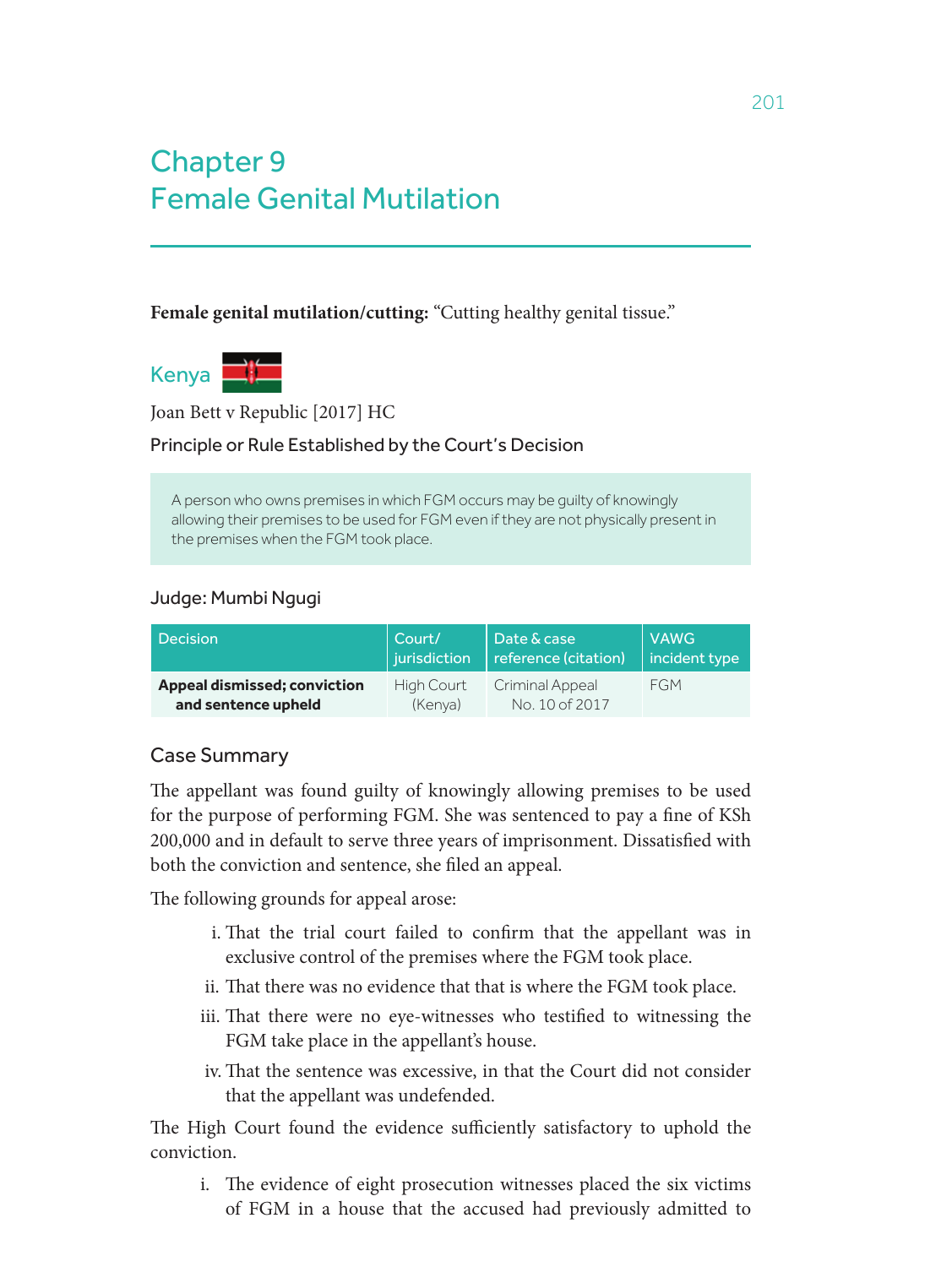owning, as witnessed by the investigating officer. Although in her sworn statement she denied being present at the scene when FGM took place, in cross-examination she accepted that the house was hers. The trial court had therefore rightly found in its judgement that the accused was the owner of the premises and that, from the evidence, FGM had taken place there.

- ii. Five prosecution witnesses all told the court that they went to the said premises, which belonged to the appellant, and were all circumcised there. After they were circumcised, they were locked inside the house, and were let out only two days later when the police came and took them to hospital, where one of them was admitted.
- iii. In light of the evidence of those five prosecution witnesses, who had emphasised that they had been personally subjected to the circumcision in the house of the appellant, it was not elaborated what other kind of eye-witness evidence would have been necessary.

Regarding the sentence, Justice Mumbi noted that the trial court had the discretion to sentence the appellant, on conviction, to a higher penalty. However, it had given her an appropriate sentence. Despite having mitigating circumstances, including a lack of previous convictions, the High Court held that the sentence was both lawful and deterrent.

Points to Note

- This case illustrates a commitment to fighting the deeply ingrained practice of FGM.
- In response to the appellant's claim that the sentence was excessive, the High Court maintained it with the hope that it would act as a deterrent to others, who, regrettably, may offer their premises to facilitate the perpetration of FGM against the express provisions of the law, and to the detriment of those who undergo the rite.
- The case demonstrates the sanctity of FGM in the communities that practise it, given the victims in this case were forced by societal pressure and the fear of being ostracised to undergo the ceremony.
- The case is illustrative of the fact that any law must be understood. If the populace does not appreciate its relevance in their community, it may be disregarded, as this Prohibition of FGM Act seems to be.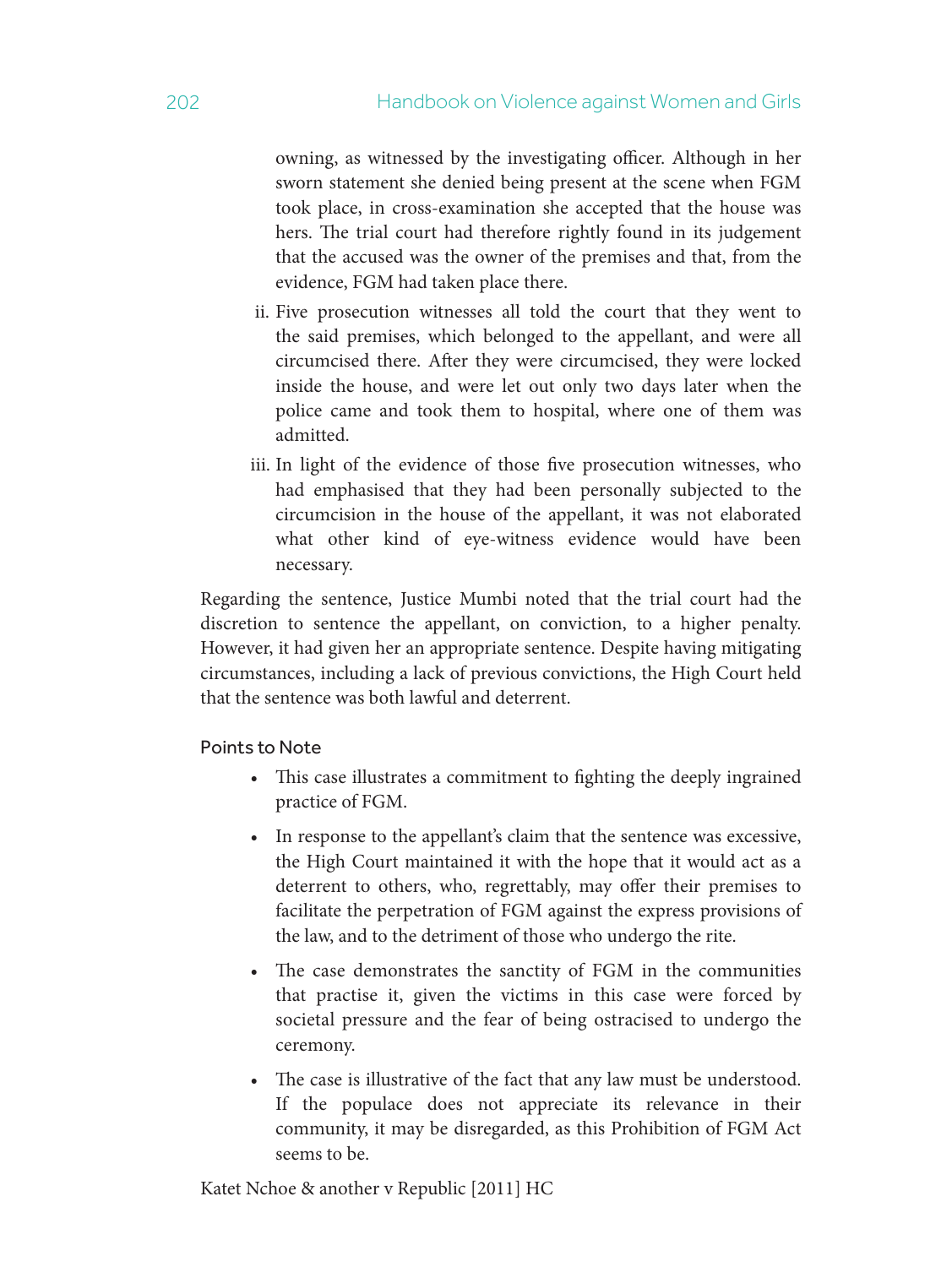# Principle or Rule Established by the Court's Decision

- The Constitution and any written law apply in preference to any custom where that custom is repugnant to justice and morality. FGM is one such customary practice.
- The sentence passed for FGM should be deterrent but also rehabilitative. FGM is a vice that is too often revered in practising communities and there is a need for behavioural change to effect real impact.

#### Judge: M. J. Anyara Emukule

| <b>Decision</b>           | Court/<br>jurisdiction | Date & case reference<br>(citation) | <b>VAWG</b><br>incident type |
|---------------------------|------------------------|-------------------------------------|------------------------------|
| <b>Conviction upheld;</b> | High Court             | Criminal Appeal No. 115 &           | <b>FGM</b>                   |
| sentence reduced          | (Kenya)                | No. 117 of 2010                     |                              |

# Case Summary

The appellants were members of the Maasai community. The second appellant approached the first appellant to circumcise his daughter. As a result of the circumcision, the victim bled to death. When they were charged before the Court with manslaughter under the Penal Code, they both pleaded guilty and were sentenced to 10 years' imprisonment.

The appellants appealed to the Court to quash their conviction and set aside the sentences, and make such orders as are fair and just in the circumstances. They contended that their guilty pleas were equivocal, that they did not understand the charges against them and that the sentences imposed were harsh and excessive.

The High Court upheld the conviction but reduced the sentences two years' imprisonment in light of their personal circumstances. Furthermore, the reason for the offending was following an outdated custom rather than malice. The Court directed that, on the release of the appellants, they each be under probation for a period of 24 months, during which time they would each be required to attend seminars organised by the district on the eradication of FGM and education on alternative rites of passage to adulthood for young girls.

# Obiter Dictum

*"Section 3 of the Judicature Act (Cap. 8 Laws of Kenya) enjoins the High Court, the Court of Appeal and all subordinates, to apply by the Constitution, any written law, and to apply customary law where such custom is not repugnant to justice and morality. The repugnancy clause evokes a lot of anger and discussion among students of law, whose justice, and whose morality, I do not think it is the justice of the*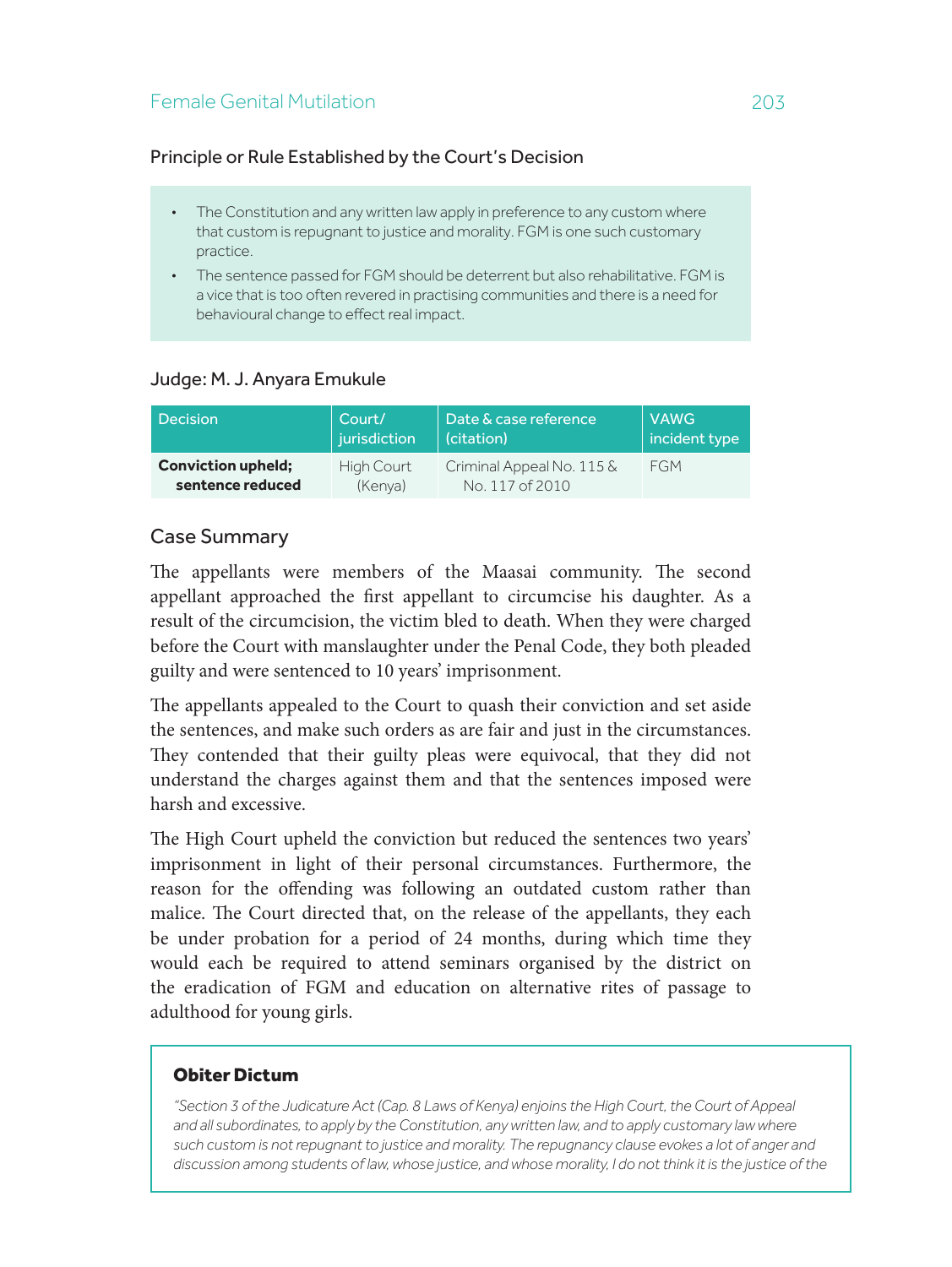*colonialist, or the judge or the court. It is the justice of all the surrounding circumstances of the custom in point. There is no more justice in this custom if ever there was any. I doubt there was any morality in it, except perhaps that a girl or boy had no right of marriage until she or he had passed through that rite.*

*"Female genital mutilation is certainly harmful to the physical and no doubt the psychological and sound wellbeing of the victim. It may lead to child-birth complications; in this case, it led to premature death of a teenager. That kind of custom could truly be well discarded and buried in the annals of history, just as we no longer remove our two, four or six teeth from our lower jaws, or adorn our faces, cheeks with healed blisters."*

#### Points to Note

- The sentence imposed for FGM should be deterrent but also rehabilitative. FGM is a vice that is well revered in practising communities so there is a need for behavioural change to effect real impact.
- In this case, the Court also gave a period of probation during which the appellants were to attend seminars on the eradication of FGM, to inform and inspire them to campaign against the practice.

Pauline Robi Ngariba v Republic [2014] HC

#### Principle or Rule Established by the Court's Decision

When sentencing a person for practising FGM, the court may consider the convict's propensity to recidivism as warranting the imposition of a deterrent penalty.

#### Judge: D. S. Majanja



#### Case Summary

The appellant was convicted of performing FGM contrary to Section 19(1) of the Prohibition of FGM Act and sentenced to seven years' imprisonment. A girl aged 16 years attending secondary school went with other girls to be circumcised. The appellant demanded money that she did not have. The girl decided to leave but some boys and elders took her back and stopped her from leaving. The appellant performed the operation and the father of the girl reported the matter to police.

On appeal, the Court was asked to determine whether the appellant was properly convicted. The appellant's defence was that she had been warned by the district commissioner three years earlier not to carry out circumcision,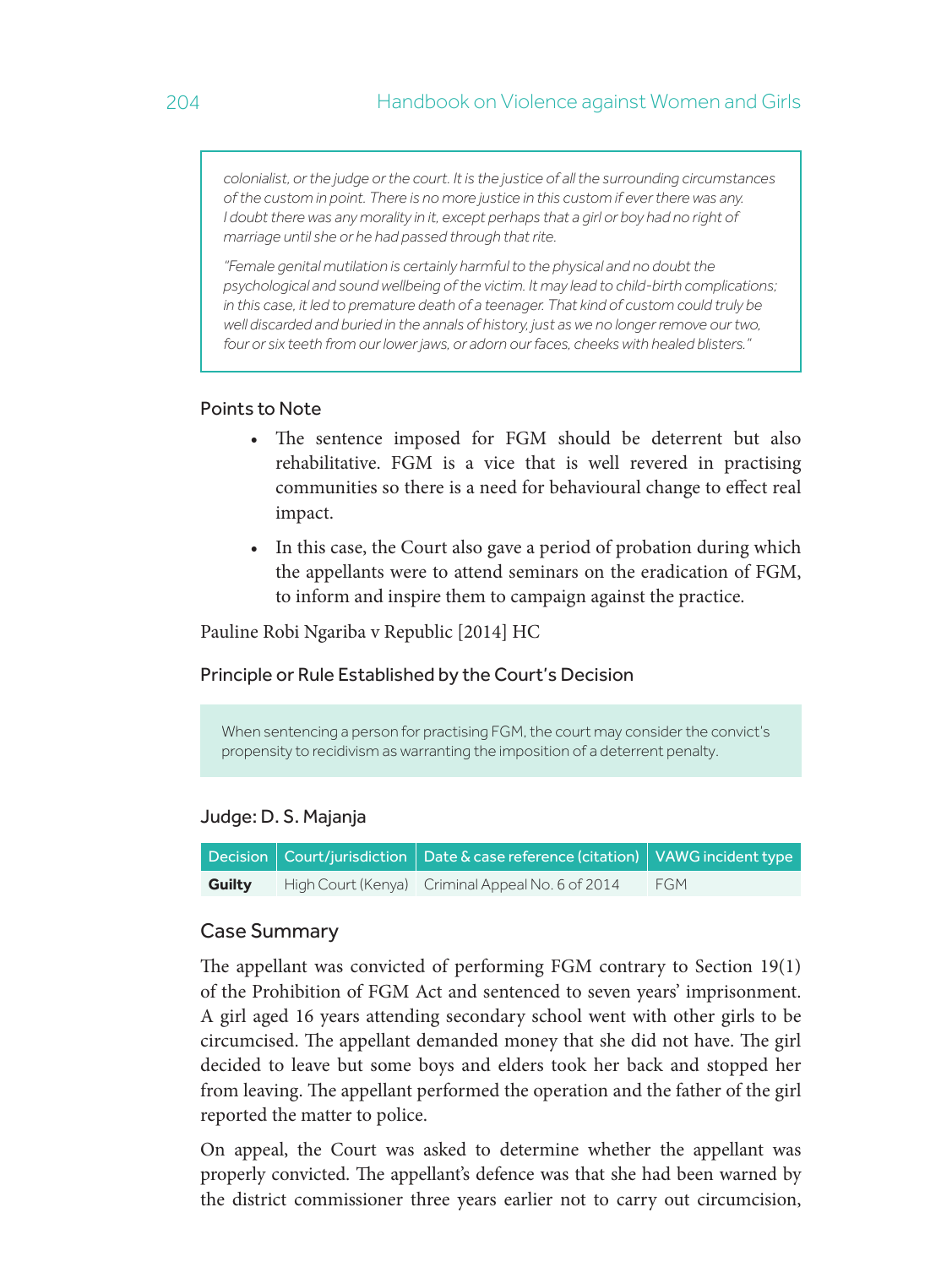and that she had stopped. She contended that she had been forced to carry out the operation by the boys and elders, and relied on the fact that local officers had been overpowered in their earlier attempts to stop the circumcision. The Court was also asked to determine whether the sentence was excessive.

The conviction was upheld. There was no evidence that anyone forced the appellant to perform the operation on the date in question. The sentence of seven years was also upheld appropriate. The appellant had previously been warned not to practise FGM. Because of the appellant's old age, she was experienced in performing FGM. She was therefore likely to perform FGM again when released.

#### Points to Note

- This case brings to light the reality that communities that perform FGM view and consider this as a custom that everyone should adhere to.
- It reveals how far people will go to protect such custom, to the extent that perpetrators may force someone to undergo FGM. It was unfortunate that the boys were not charged alongside the appellant in this case for aiding this crime.
- The case also reveals the need to sensitise communities affected by such customs.

# Uganda **S**

Law and Advocacy for Women in Uganda v The Attorney General [2010] CC

#### Principle or Rule Established by the Court's Decision

- The custom of FGM contravenes fundamental constitutional rights and is therefore void.
- FGM is cruel, inhuman and degrading treatment; it offends the dignity of women; it violates women and girls' right to the highest attainable standard of health.
- FGM is a form of discrimination and inhibits the full enjoyment of rights by women and girls
- FGM is a form of violence against women with physical and psychological consequences.
- Cultural rights cannot be evoked to limit the fundamental rights and freedoms of others.

#### Judges: Mukasa-Kikonyogo, Mpagi-Bahigeine, Twinomujuni, Byamugisha and Kavuma | JJA

| <b>Decision</b> | Court/jurisdiction          | Date & case reference<br>(citation) | <b>VAWG</b><br>incident type |
|-----------------|-----------------------------|-------------------------------------|------------------------------|
| <b>Petition</b> | <b>Constitutional Court</b> | Constitutional Petition No. 8       | <b>FGM</b>                   |
| allowed         | (Uganda)                    | of 2007; 28 July 2010.              |                              |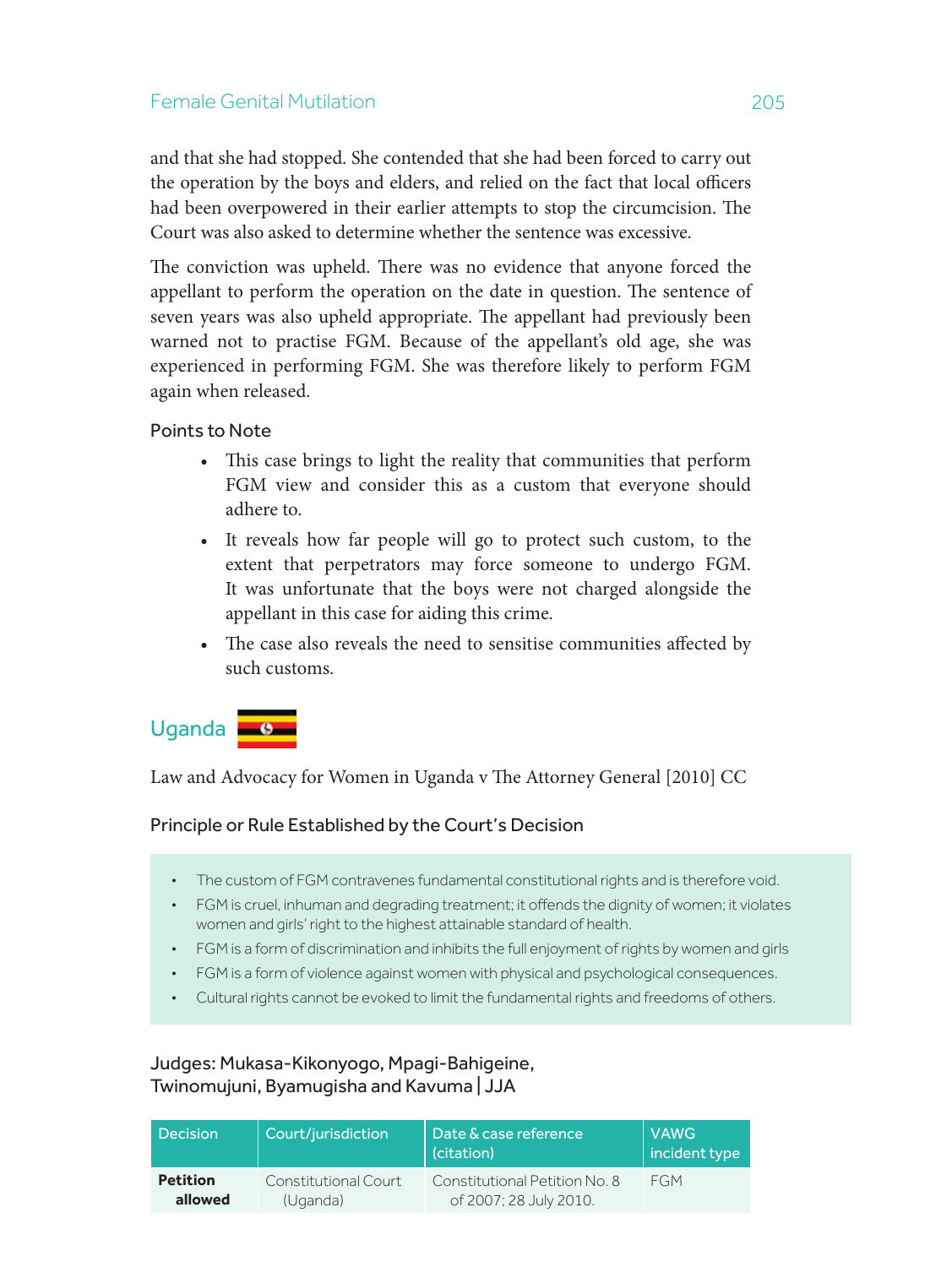#### Case Summary

The petitioners sought declaratory orders from the Constitutional Court that the custom and practice of FGM by several tribes in Uganda is inconsistent with the 1995 Constitution because it violates several articles of the Constitution:

- i. Article 2(2) of the Constitution, which directs that any other law or custom inconsistent with any article in the Constitution is void.
- ii. Article 21(1), which proclaims the principle of equality of all before the law.
- iii. Article 24, which guarantees freedom from torture or cruel, inhuman or degrading treatment or punishment.
- iv. Article 27(2), which proclaims the right to privacy.
- v. Article 32(2), which proclaims that laws, cultures, customs and traditions that are against the dignity, welfare or interest of women or any other marginalised group are prohibited by the Constitution.
- vi. Article 33, which guarantees the right of women to be accorded full dignity with men.

Both parties accepted that the custom and practice of FGM was seen among the Sabiny, in eastern Uganda in Kapchorwa, Bukwa and Bugiri districts; among the Pokot in Nakapiripit district; and in Tepeth in Moroto district.

The Court relied on the unchallenged evidence of a female member of the Sabiny community and made the following findings of fact:

- i. FGM is carried out without anaesthesia, which makes the victim suffer excruciating pain and suffering that may lead to death and trauma, and may permanently maim the person.
- ii. Mutilation of girls' genitalia is carried out crudely by traditional "surgeons" and often causes victims to suffer urinary incontinence and odour, which renders them social outcasts as a result.
- iii. Some girls suffer paralysis and are left with permanent disability.

The Court also recognised that girls and women were known to have died as a result of FGM in contravention of the right to life contained in Article 22 of the Constitution.

The Court cited the UN Interagency Statement on Elimination of FGM, which outlines the long-term consequences of FGM and the specific risks.

The Court agreed with the UN statement that FGM:

*Interferes with the healthy genital tissue in the absence medical necessity and can lead to severe consequences for a woman's physical and mental health and therefore a violation of a person's right to the highest attainable standard of health.*